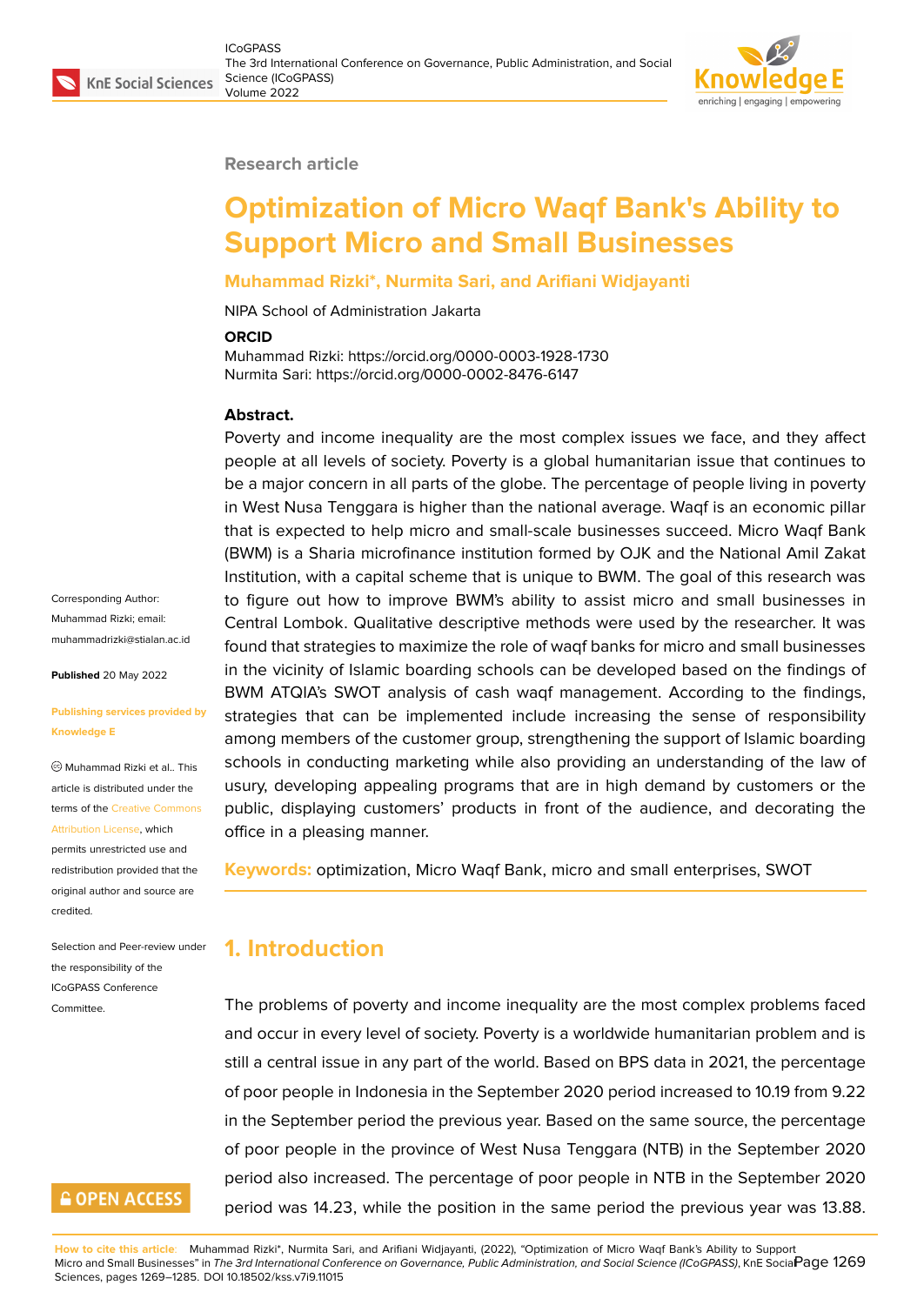

This position has shown that the percentage of poor people in NTB is higher than the percentage of poor people nationally.

Based on several studies that have been carried out, it shows that one way that can be done to overcome poverty is by empowering Micro, Small and Medium Enterprises (MSMEs). Research conducted by (1), concluded that the empowerment of MSMEs is able to reduce poverty, increase economic growth and contribute to absorbing labor. The same thing was said by (2) who wrote that the empowerment and development of MSMEs is one way to overcome the poverty that occurs. Research conducted by (3) wrote that Micro and Small Enterprises (MSEs) have an important role as a way to fight poverty in the regions. However, it is often difficult for micro and small business actors to obtain capital loans.

One form of government commitment in providing ease of doing business is through providing access to capital. Following up on this, the policy breakthrough was carried out by the Financial Services Authority (OJK), by presenting The Micro Waqf Bank (BWM), as one of the Sharia Financial Institutions, which aims to serve finance and realize welfare for people throughout the archipelago (4) In October 2007, President Joko Widodo together with the OJK inaugurated the BWM program. The implementation of BWM is regulated in Law No. 1 of 2003 on Micro Finance Institutions and Regulation of the OJK (POJK) Number 62 / POJK.05 / 2015 on Changes to POJK Number 13 / POJK.05 / 2014 on The Implementation of Micro Finance Institution Business.

Waqf is an economic pillar that is expected to provide support for micro and smallscale entrepreneurs. In this case, microfinance institutions are said to still be a significant piece of the financial framework in Indonesia because the scope of business in the micro and small sector is still very high (5). BWM bring together donors or parties who have excess funds and people who need business capital (6). BWM is a form of Sharia Microfinance Institution (LKMS), which was formed by OJK and the National Amil Zakat Institution (LAZNAS). The capital scheme of the BWM is unique. Each LKMS will receive around 3 to 4 billion rupiah from donors, where donors can come from all walks of life or companies with an initial cost of 1 million rupiah per person. However, the funds received by the LKMS will not all be channeled into financing, because some will be placed in the form of deposits in Islamic commercial banks. By the end of 2019, the number of BWM was 56 units throughout Indonesia. The cumulative beneficiaries of the BWM were 25,631 customers and total financing was IDR 33.92 billion, an increase of 179.8 percent compared to the previous (7).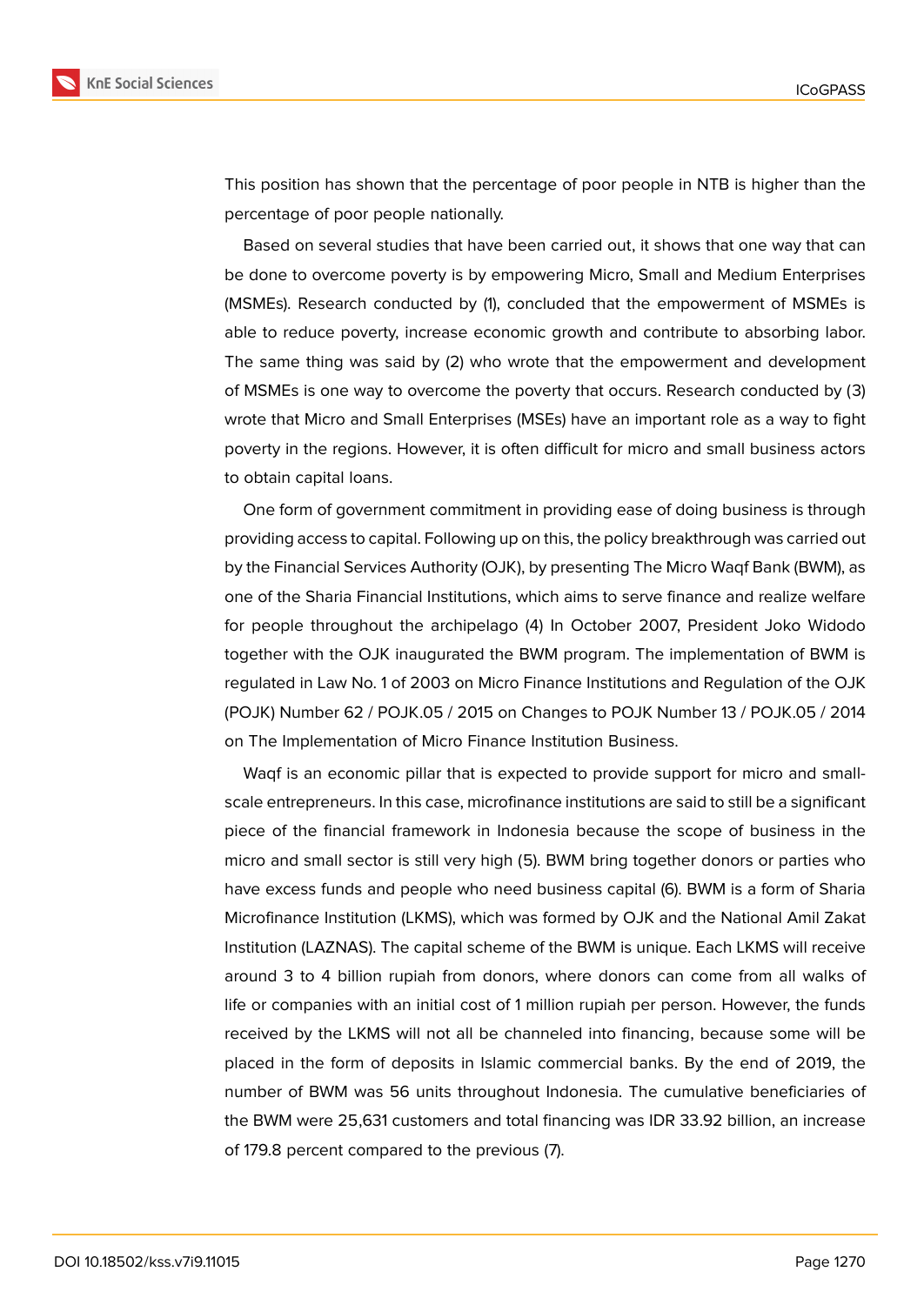

The development of Sharia finance in Indonesia has also penetrated into one of the provinces that is famous for its natural tourism which in 2019 was also named the first rank of Indonesian halal tourism, namely NTB (8). In February 2020, Indonesian Vice President Ma'ruf Amin and Chairman of the OJK Board of Commissioners Wimboh Santoso inaugurated BWM Ahmad Taqiuddin Mansur (ATQIA) at the Al Mansyurriyah Ta'limusshibiyan Islamic Boarding School in Central Lombok, NTB (9). The BWM program was established as a solution for providing access to capital or financing for underprivileged communities around the Islamic Boarding School area (4). The ATQIA BWM located in Central Lombok is expected to be able to support business actors around the Al Mansyurriyah Ta'limusshibiyan Islamic Boarding School. In this case, religious institutions are considered close to the community, and it is hoped that the leaders of Islamic boarding schools as religious leaders in the community are able to influence the surrounding community to apply for financing through BWM (10).

# **1.1. Literature Review**

## **1.1.1. Optimization**

Optimization as indicated by the Big Indonesian Dictionary is the highest, best, perfect, best, most profitable, optimizing means making perfect, making the highest, making the maximum, optimization means optimization (11). Optimization is the process of finding the best solution, not always the highest profit that can be achieved if the optimization goal is to maximize profits, or not always the lowest cost that can be reduced if the optimization goal is to minimize costs. (12).

The process of finding the best solution is done by formulating a strategy. The strategy decision-making process is constantly concerned with the development of the organization's mission, objectives, strategies, and policies. Consequently, strategic planning should analyze the organization's strategic factors under current conditions. The most famous model for situation analysis is SWOT (Strengths, Weaknesses, Opportunities, and Threats) analysis (13). SWOT analysis is a form of situation analysis by systematically identifying various factors to the strengths and weaknesses of an organization, opportunities and threats from the environment to formulate organizational strategies (14). These SWOT have their own meaning explanations.

Strengthening is a situation that is the strength of the organization, and the internal factors that support the organization in achieving its goals. Supporting factors can be resources, expertise or other advantages that may be gained thanks to financial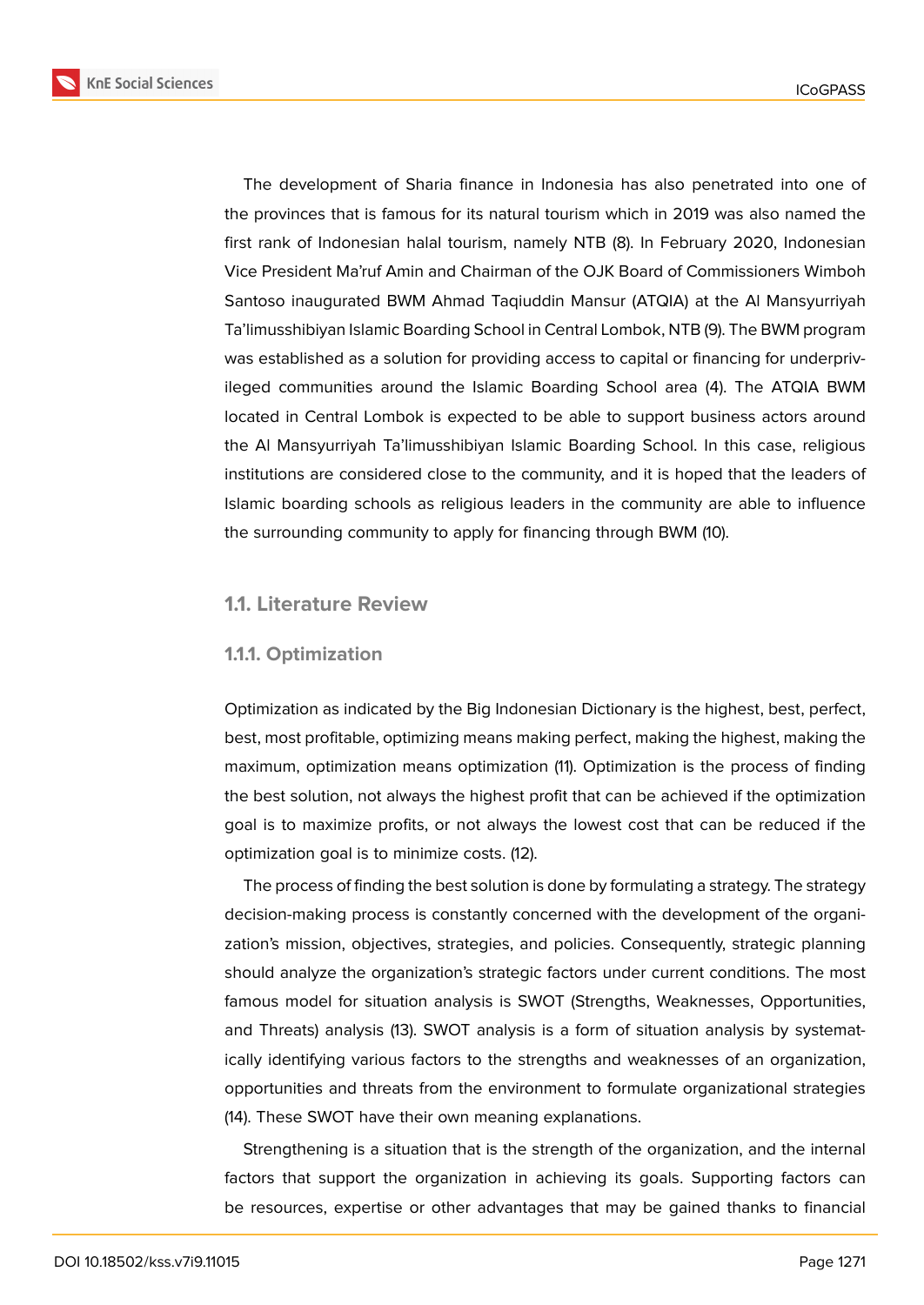

resources, good names, and market advantages, as well as buyer and supplier relationships. Strength is an internal factor that supports the organization in achieving its goals. Weaknesses a limitation or deficiency in one or more of an organization's resources against its competitors. Such limitations or shortcomings can be seen as in the facilities and infrastructure that are not owned, low managerial capabilities, marketing skills that do not meet the demands of the market, products that are not or less in demand by consumers or prospective users and inadequate levels of profit gain. Weakness is an internal factor that hinders the organization in achieving its goals.

It is a positive factor that arises from the environment and provides an opportunity for organizations to take advantage of it. Opportunity is an external factor that supports the organization in achieving its goals. External factors that support the achievement of goals can be policy changes, market changes, changes in the competitive environment, and technological changes. Threat is a negative factor of the environment that provides obstacles to the development of an organization. Threats are unfortunate circumstances in a company's environment. The influx of new competitors, sluggish market growth, the increasing bargaining power of major buyers or suppliers, technological changes, and revision or regulatory renewal, can be a hindrance to a company's success (15). Threats are something contrary to the thought of opportunity, thus it can be said that threats are external environmental factors that don't benefit an organization, and if not overcome then the threat will be an obstacle for an organization concerned with that environment.

### **1.1.2. Micro Waqf Bank**

BWM consists of three words that classify the meaning, first Bank, second Waqf, and third Micro. Banks in Islamic banking Law No. 21 of 2008 are business elements that gather funds from the local area as stores and disperse them to the local area as credit and/or different structures to improve people's way of life. Waqf in the National Sharia Council Fatwa of Indonesian Council of Ulama (DSN MUI) No. 131/DSN-MUI/X/2019 on waqf sukuk explained that waqf is a wakif legal act to separate and/or hand over some of its property to be used forever or for a certain period of time in accordance with its designation for the purposes of worship and/or general welfare according to sharia. The micro referred to here is the criteria of micro-businesses based on Law No. 20 of 2008, which is a business that has a net worth of at most fifty million rupiah excluding land and buildings where businesses or have annual sales of at most three hundred million rupiah.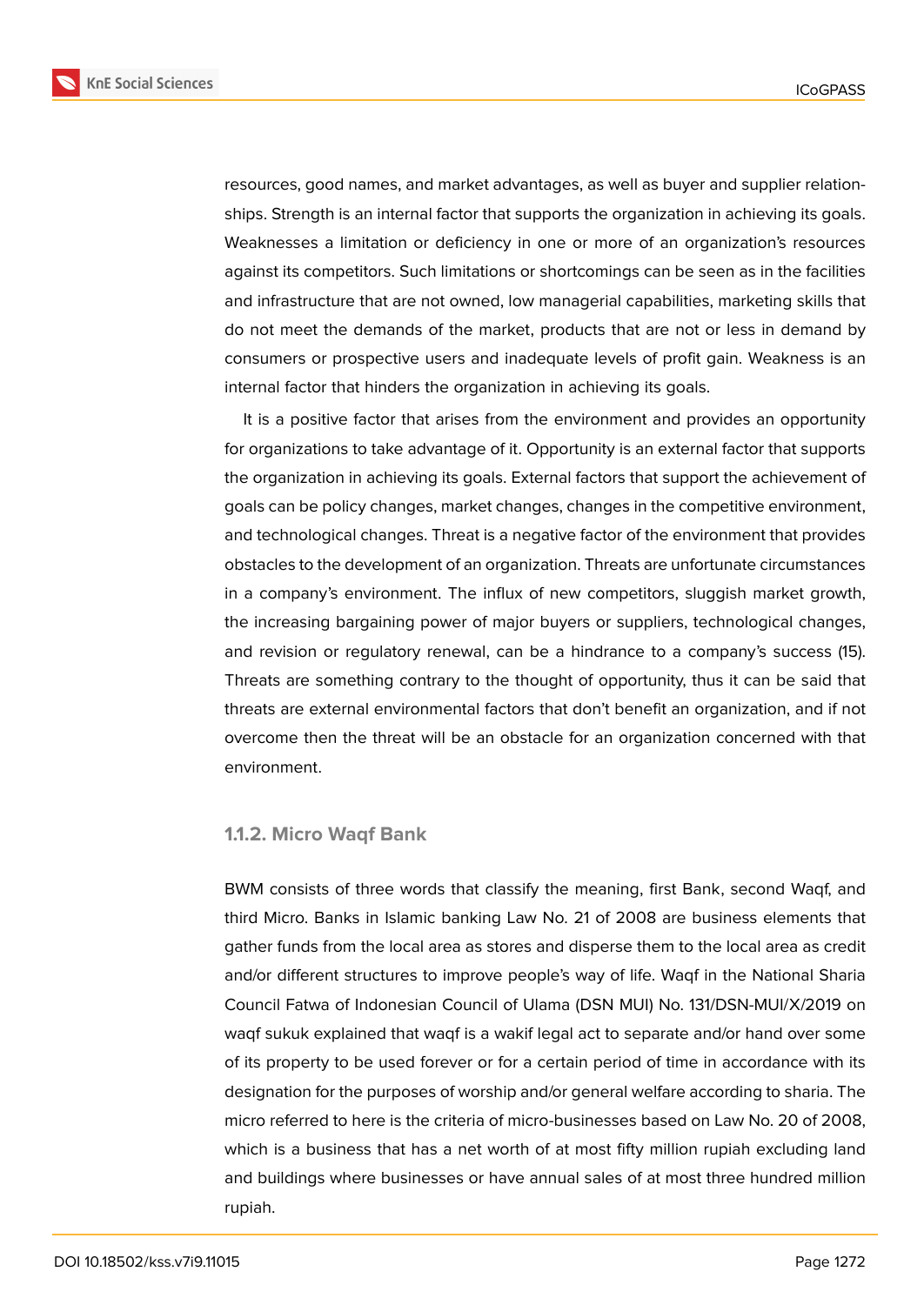

Based on Law No. 41/2004, the management of waqf money in Indonesia involves three related parties, namely the Indonesian Waqf Agency (BWI) as the party that conducts management and development, the Sharia Financial Institution (LKS) as the institution of collecting and distributing funds, and the third is Nazhir as the manager of waqf money funds. In fact, through a management mechanism where not under one umbrella institution like this, the potential of waqf money in Indonesia has not been optimal, thus giving rise to less effective management of money waqf (16).

The establishment of BWM first began in October 2017. Based on data obtained from the BWM website, until the end of June 2021 there have been 60 BWM with the cumulative amount of financing has reached 68.57 billion and has been distributed to 45.9 thousand customers throughout Indonesia. BWM is an Islamic Micro Finance Institution established with the permission of the OJK and aims to provide access to capital or financing for small communities that do not yet have access to formal financial institutions. The funds used are purely donation funds. Donors come from all Indonesians with surplus funds, especially entrepreneurs and large corporations who are concerned about empowerment programs for alleviating poverty and inequality in Indonesia. Based on Law no. 1 of 2013 article 1 paragraph 1, microfinance institutions are financial institutions specifically established to provide business development services and community empowerment, either through loans or financing in micro-scale businesses to community members, deposit managers, or the provision of business development consulting services that are not solely for profit.

The purpose of the BWM program is to empower the community around the Islamic boarding school environment through the establishment of LKMS / BWM with mentoring patterns. The purpose of the BWM program is to maximize the role of Islamic boarding school in the empowerment program of productive poor people and build and strengthen the socio-economic institutions of Islamic boarding school for the environment around Islamic boarding school in the form of professional, accountable, and independent MSMEs through the growth of the Community Business Group Around Indonesian Islamic Boarding School (KUMPI).

The financing process at BWM that must be done by prospective customers for the first time is to follow the selection of prospective customers through Group Mandatory Training (PWK) for five consecutive days with discipline, cohesiveness, solidarity, and courage to strive. The next stage is to form a group with the name Halaqa Weekly (HALMI) consisting of 3-5 groups of five members each group. The group is educated every week, its solidarity, commitment to effort, and togetherness. At the first meeting of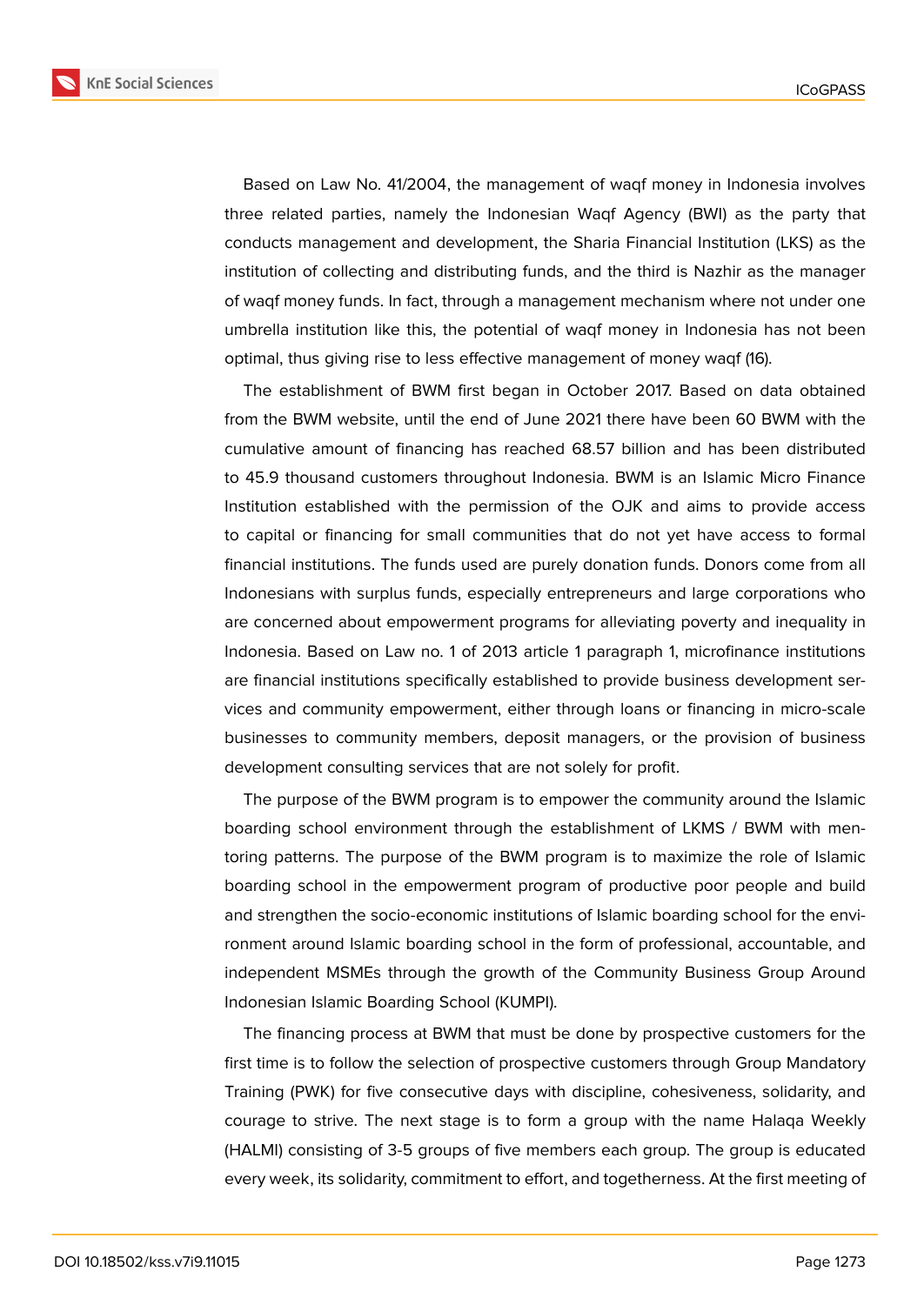

this group will be disbursement of financing, and then the HALMI meeting with weekly installment payment activities, delivery of materials such as business development and household economy.

BWM is basically expected to be able to provide easy and cheap financing, especially for MSMEs without burdening them in building their business. There are several assessment procedures that must be passed before Islamic boarding school can be declared fit to establish BWM. The OJK special team assisted by the Nahdlatul Ulama General Manager (PBNU) will first see if there is a need from Islamic boarding school to help the community in its environment, whether it requires financing in the micro segment and how it is productivity, then the commitment and readiness of the Islamic boarding school will also be assessed.

### **1.1.3. Micro and Small Enterprises**

MSEs is a broad phrase in economic treasures that refers to productive economic endeavors held by individuals and business entities that meet the standards established by Law No. 20 of 2008. MSEs are productive businesses owned by individuals and/or individual business entities that meet the criteria of Micro Enterprises as stipulated in the Act. Small business is an independent productive economic enterprise operated by individuals or business units that are not subsidiaries or branches of companies owned, controlled or directly or indirectly by medium-sized or large companies and meet the criteria of meet small businesses within the meaning of the law.

MSEs is a business activity that can expand employment, provide a wide range of economic services to the community, play a role in equalization and increasing people's income, promoting economic growth, and achieving national stability. Furthermore, MSEs are one of the most important pillars of the national economy, and they must be given priority in terms of opportunity, support, protection, and development as a form of firm alignment to the people's economic business groups, without overlooking the importance the role of large corporations and state-owned companies. In some regions in Indonesia, MSMEs have even become the backbone of the regional economy (17).

# **2. method**

Methods conducted by researchers are descriptive qualitative research methods undertaken to build knowledge through understanding and discovery. The qualitative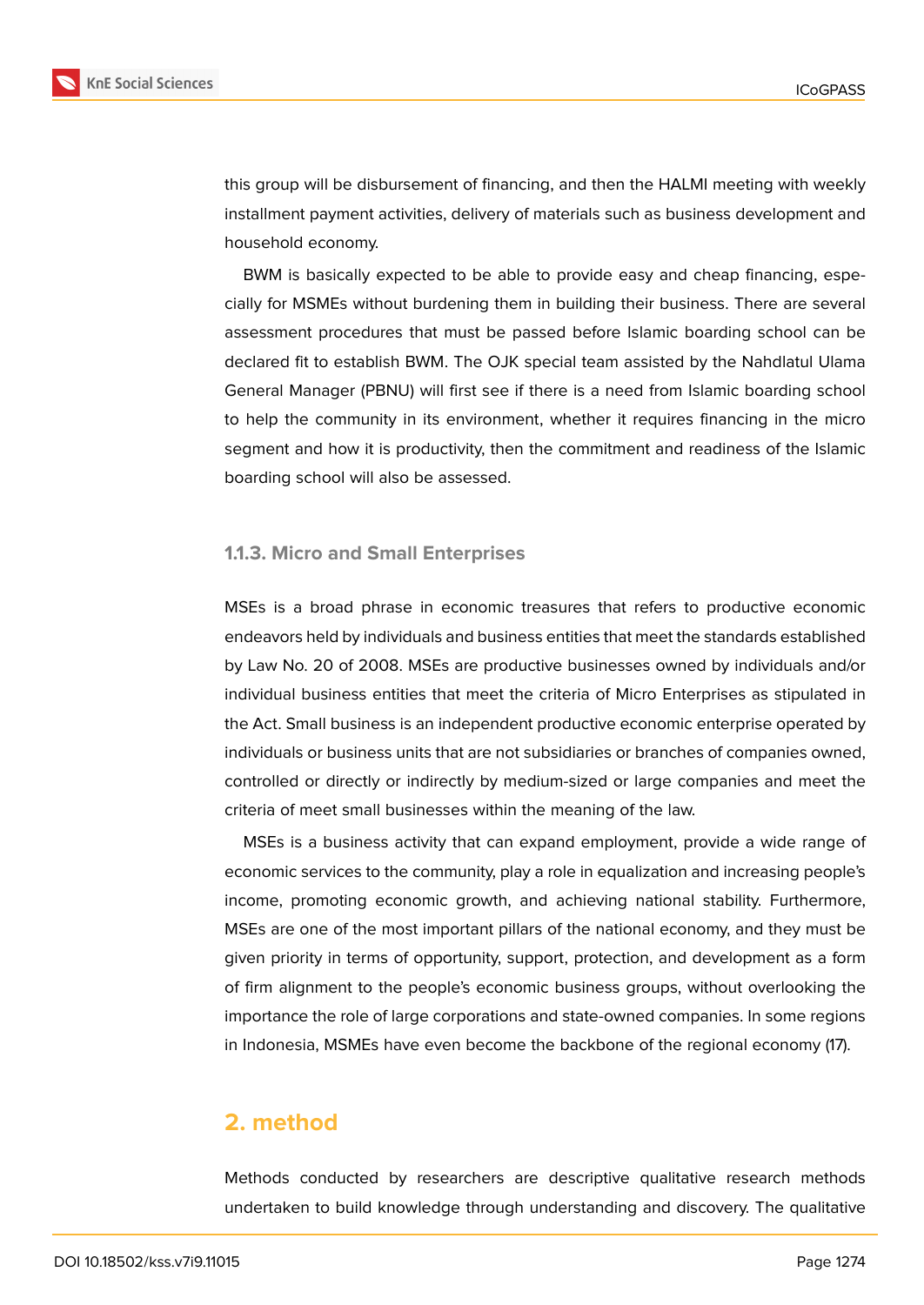

research approach is a research and inquiry process based on the study of social phenomena and human problems. According to Sugiyono (2005) in (18) Qualitative research is research for studying the state of natural objects with researchers as the main tool. In this study the researcher creates a complex picture, examines words, reports in detail from the respondents' views and conducts studies in natural situations. Descriptive paradigm is research that aims to describe or explain something as it is.

The data sources used in this study are primary and secondary data. Primary data is data obtained by a researcher from the first source, either from an individual or an individual, such as the results of interviews and surveys that the researcher normally fills out (19). Data obtained directly from sources who are closely related to BWM. Secondary data is data obtained from a second source or through the results of record keeping and documents that will provide direct or indirect support at the research site. This research is also known as research that uses literature studies and which is usually used by researchers who adhere to qualitative understanding. Data can be obtained directly from sources and other sources that are closely related to BWM.

The data collection technique used is by interviews and literature studies (library research) that explain in theory about the researcher's arguments. Literature review using secondary data obtained from government regulations, and other publication reports. While the primary data collection is obtained from the results of the interview. Interviews use closed and open-ended questions, which are a combination of closed interview techniques that ask for certain answers, with open interview techniques that are not limited to answers. The sources in this study are BWM administrators and customers. Research was conducted at BWM Ahmad Taqiuddin Mansur (BWM ATQIA), precisely on TGH road. M. Shaleh Hambali No.1 Sangkong, Bonder Village, Kec. Praya Barat, Central Lombok, NTB province.

The data processing procedure is carried out by collecting data by direct interview with the source, which then the data will qualitatively be used as a basis in compiling the way of optimization of BWM. Data analysis in qualitative research, directed at the hour of information assortment happens, and after fulfillment of information assortment inside a specific period. At the hour of the interview, the researchers had already conducted an analysis of the interviewees' replies. If the answers interviewed after analysis feel unsatisfactory then then the researcher will proceed with the inquiry once more, to some extent, acquired information that is thought of as valid. In addition, in this study also used data analysis techniques with SWOT techniques to formulate strategies to optimize the role of BWM. The strategy decision-making process is constantly concerned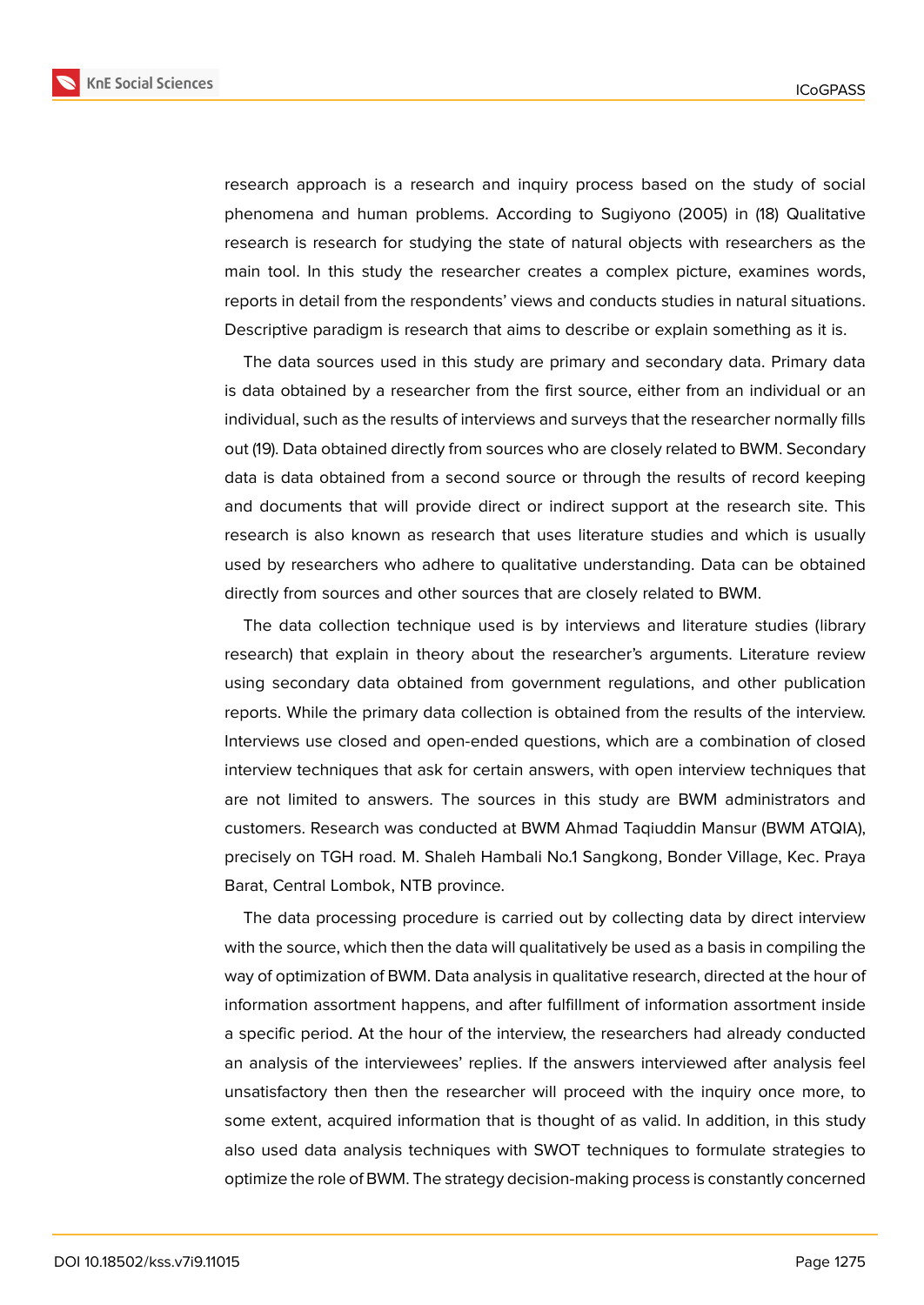

with the development of the organization's mission, objectives, strategies, and policies. Consequently, strategic planning should analyze the organization's strategic factors under current conditions. The most famous model for situation analysis is SWOT analysis (13).

# **3. RESULTS AND DISCUSSION**

Central Lombok Regency was formed as an Autonomous Region on August 14, 1958 based on the ratification of Law Number 69 of 1958 concerning the Establishment of Level II Regions within the Level I Regions of Bali, NTB and East Nusa Tenggara (NTT). However, before being formed as a government area, the Central Lombok entity existed long before. Some of the historical momentum that marked the existence of Central Lombok Regency, among others, was the issuance of *Staadblad* Number 248 of 1898 concerning *onder afdeling* East Lombok, Central Lombok, West Lombok by the Governor of the Dutch East Indies. Furthermore, after the proclamation of Central Lombok, it became integrally part of the Unitary State of the Republic of Indonesia, marked by the formal inauguration of the first Head of the Local Region – Central Lombok on October 15, 1945. The choice of October 15, 1945 was based on several considerations. First, the appointment of Lalu Srinata as Head of the Local Region – Central Lombok by the Governor of the Lesser Sunda Province, Mr. I Gusti Ketut Pudja, has legally legitimized the existence of the Central Lombok Government. Second, on October 15, 1945, the Lombok Regional National Committee (a kind of DPRD) held a general meeting in the Mataram square.

At that time, there was a transfer of power from the Japanese to the Indonesian people at the Mardi Bekso Building, Mataram. Since then, the Red and White Flag began to be flown in Lombok and the text of the Proclamation of August 17, 1945 was read on the Sasak Earth, Lombok. This was followed by the appointment of officials holding government positions, including R. Noene Noeraksa as Regional Head of Lombok, I Gusti Ngurah became Head of West Lombok Local Region, Srinata became Head of Central Lombok Local Region and Mamiq Fadelah became Head of East Lombok Local Region.

The journey of Central Lombok Regency at the age of 76 years has spanned three eras, namely the Old Order era, the New Order era and the Reformation Order era. Central Lombok Regency has been led by 9 regional heads/deputy regional heads in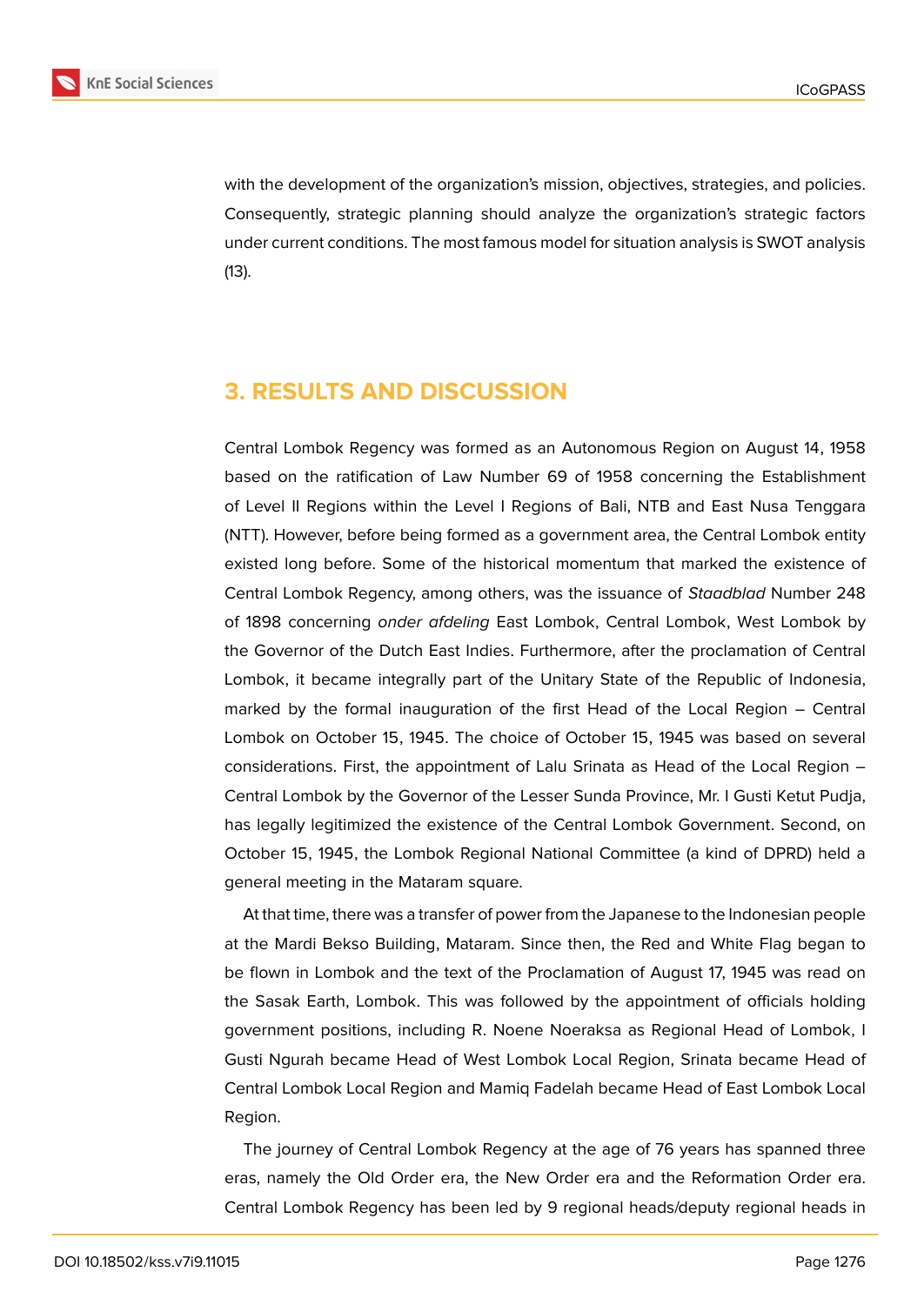



the three periods of government. The first Head of the Central Lombok Region was Lalu Srinata for the period 1945 to 1946.

NTB Province consists of 10 cities/regencies. The regencies of Mataram City, West Lombok, East Lombok North Lombok, and Central Lombok are located on the island of Lombok. Meanwhile, the districts of Sumbawa, Bima, Dompu and the City of Bima are located on the island of Sumbawa. Based on the number of poor people, Central Lombok Regency is the district with the second largest population after East Lombok Regency, which is 128.10 thousand people. The population of Central Lombok Regency based on the results of the 2020 Population Census is 1,034,859 people, consisting of 514,355 male residents and 520,504 female residents. Compared to the projected population in 2010, the population of Central Lombok grew by 1.8%. Based on the religion adopted, the Muslim population is the majority population. The number of people who are Muslim is 965,408 people, while those who are religious other than Islam are 3,357 people. The population density in Central Lombok Regency in 2020 reached 856 people/km<sup>2</sup>. Population density in 12 sub-districts is quite diverse with the highest population density located in Praya District with a density of 2,055 inhabitants/km $^2$  and the lowest in Batukliang Utara District of 330 people/km $^2\!$ .

The unemployment rate in Central Lombok Regency has increased compared to 2019. Based on the results of the national labor force survey in August 2020, the unemployment rate was 3.74 percent, moving up from the 2019 figure of 1.75%. This increase is related to the Covid 19 pandemic in 2020. The total workforce in Central Lombok in 2020 is 538,728 people, and the number of unemployed is 20,165 people, consisting of 12,430 men and 7,735 women. The highest number of unemployed is at the high school graduate level, which is 8,300 people and the lowest is at the junior high school graduate level, which is 2,226 people.

Gross Domestic Regional Product (GDRP) based on current prices according to business field in 2020 amounted to Rp. 16,670.40 billion, while in the previous year it was Rp. 17,853.81 billion or decreased by 6.68%. The economy in Central Lombok Regency is dominated by the construction sector as well as the agriculture, forestry and fisheries sectors. Construction's contribution reached 15.38%, while the agricultural sector's contribution reached 27.05%. The sector with the lowest contribution was the electricity, water and gas procurement sector which only contributed 0.08%.

The economy of the people of Central Lombok is still dependent on agricultural products ranging from food crops to plantations. Central Lombok is one of the tobacco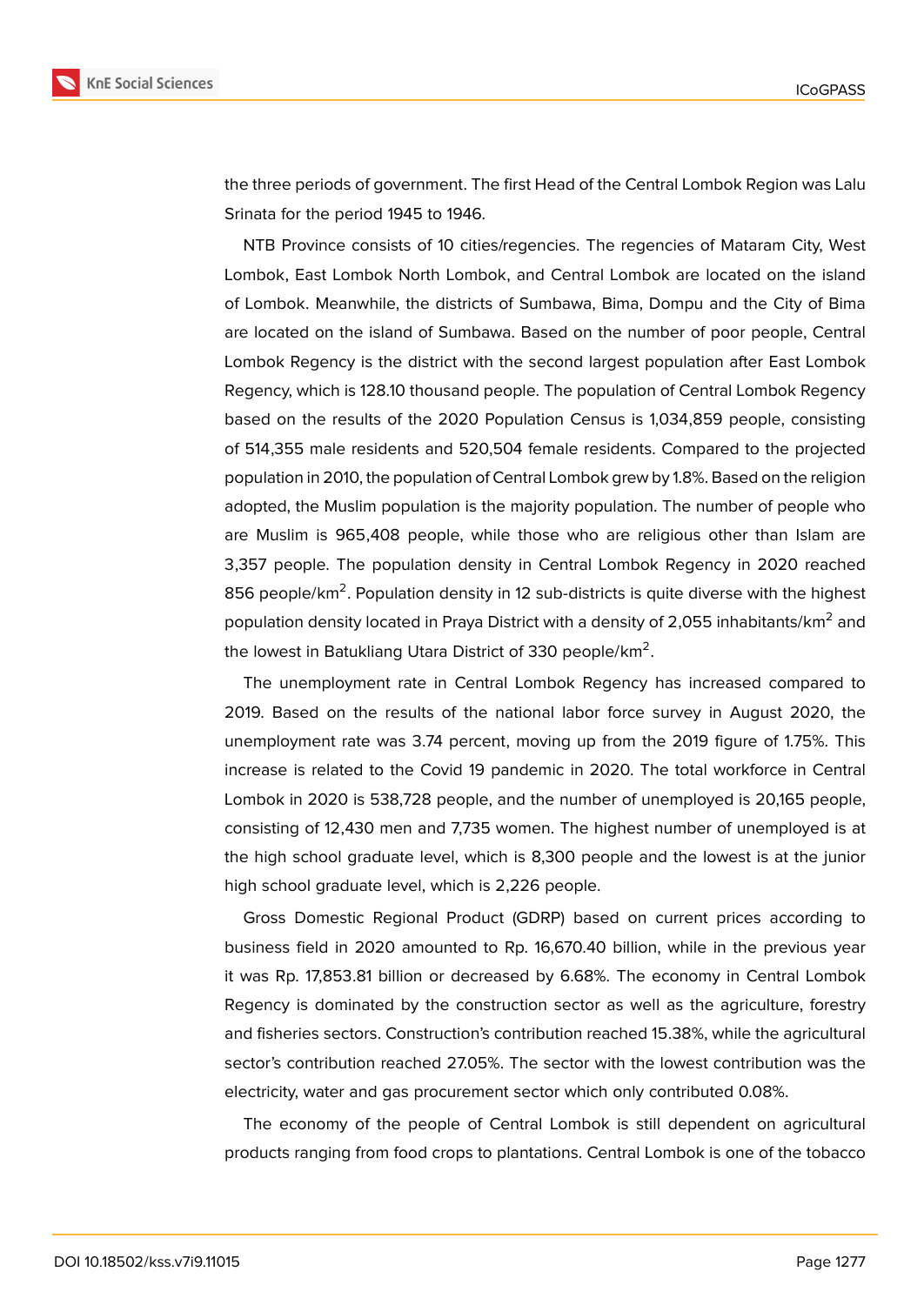

producers. In 2020, Central Lombok's tobacco production reached 20,931.38 tons consisting of smallholder tobacco and Virginia tobacco. In addition to tobacco production coconut also dominates the plantations of Central Lombok Regency. In 2020 coconut production will reach 10,005.25 tons.

The industrial sector in Central Lombok Regency only provides a 5% distribution of the Central Lombok economy. This is because the majority of the existing industries are small industries and household crafts. Based on data from the Industry and Trade Cooperatives Office of Central Lombok Regency, the number of industrial business units in 2019 was recorded at 35,801 units with a workforce of 57,890 people. Judging from the type, the craft industry still dominates. The number of handicraft industries in Central Lombok district in 2019 reached 19,282 units or reached 53.86% of the total industry in Central Lombok.

During 2020, the average monthly per capita expenditure of the population of Central Lombok Regency was IDR 1,033,551. the expenditure is 52% for food and 48% for nonfood. The food commodity group that has the highest percentage of expenditure is processed food and beverages, which is 16.64%. Meanwhile, the non-food commodity group that has the highest percentage of expenditure is housing and household facilities at 22.52%. The highest percentage of the population according to the monthly per capita expenditure group is in the Rp500,000 to Rp749,999 category, which is 25.15%. While the lowest percentage is in the expenditure group of less than Rp. 200,000 to Rp. 299,999, which is 2.63%.

BWM Ahmad Taqiuddin Mansur (BWM ATQIA) is a cooperative that was established on May 10, 2019 with Legal Entity number 013422/BH/M.KUKM.2/V/2019 from the Ministry of Cooperatives and SMEs. BWM ATQIA carries out its operational activities as an LKMS from the OJK with an Operational License number KEP-29/KO.0801/2019 on June 14, 2019. This inauguration was carried out by Prof. Dr. K.H. Ma'ruf Amin, Wimboh Santoso and Dr. Zulkieflimansyah, S.E., M.Sc. Also attended by Affairs Riza Deliansyah as Astra Deputy Chief of Corporate, Rudy Chen as Astra Insurance Chief Executive Officer and Adi Sepiarso as Astra Financial Chief. BWM ATQIA is the 2nd BWM supported by the Astra Insurance sharia social fund in collaboration with Astra. Meanwhile, the 1st BWM for Astra Insurance and Astra was previously inaugurated at the As'Ad Islamic Boarding School in Jambi on April 3, 2019. The location for the ATQIA BWM is at the Al Manshuriyyah Ta'limusshibiyan Islamic Boarding School in the province of NTB, to be precise on Jalan TGH. M. Shaleh Hambali No.1 Sangkong, Bonder Village, West Praya, Central Lombok.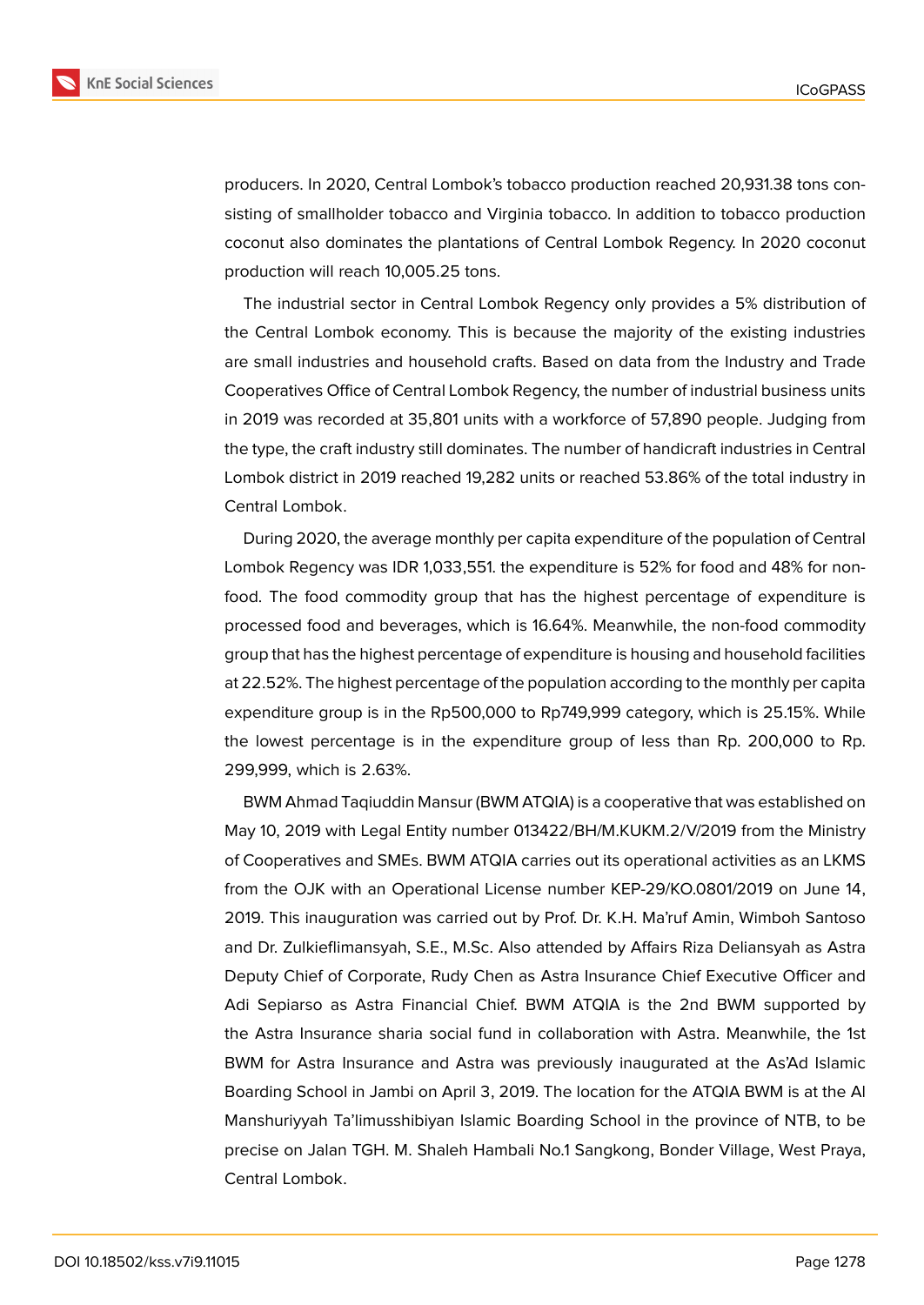

The foundation for the establishment of BWM began with the desire to continue the existence of Islamic boarding schools to strengthen ties with the community, not only to increase human resources but also to support ties that could sustain their lives. The cooperative development plan started from October to December 2018, in line with the circumstances that required Baiq Mulianah to be abandoned by her husband who was the head of the Al Manshuriyyah Ta'limusshibiyan Islamic boarding school, Tuan Guru Haji (TGH) Ahmad Taiquddin Mansur. So far, Baiq Mulianah is the technical implementer of all the ideas of the leaders of the Islamic boarding school.

The ATQIA BWM is supervised by the OJK and is the only BWM in NTB out of 60 BWM locations in Indonesia. Based on data as of April 2021, BWM ATQIA has distributed funds reaching Rp. 1.4 billion with a total outstanding financing of Rp. 530 million. The number of customers who still have outstanding financing is 720 people or 146 KUMPI spread over one West Praya sub-district and consists of 12 villages. Meanwhile, the cumulative number of customers is 1,090 people. The products sold by BWM ATQIA customers include, rope bags, pandan leaf mats, woven fabrics, rattan fans, and ketak bags as well as various types of culinary businesses.

Waqf management at BWM ATQIA is carried out with the concept of moving the people's economy without any collateral or interest. The BWM ATQIA, led by Baiq Mulianah, who is also the rector of the Nahdlatul Ulama University, NTB, no longer talks about interest. BWM ATQIA purely moves the people's economy, instills a religious spirit to a sense of togetherness with one another. In addition to carrying out activities as a place to borrow, along the way, the spirit of the Islamic boarding school is also applied, namely, learning religious and social sciences. The basic concept in BWM ATQIA is to continue to transform the spirits of the Islamic boarding school to the community with the aim that the relationship between the Islamic boarding school and the community is always connected.

BWM's operating costs are not entirely from managing costs as allowed by LAZNAS, but also sourced from the boarding school foundation. In addition, it comes from the deposit yield derived from 75% of the agreed funds given to BWM sourced from the waqf of PT Astra International Tbk together with PT Asuransi Astra Buana through LAZNAS. Initially the disbursed funds amounted to Rp1 billion which is 25% of the total funds, but in the implementation will be disbursed in accordance with the development of BWM itself.

The requirement to get a loan at BWM is fairly easy. The conditions include having an ID card, having a business, and grouping and no less important is to follow the sop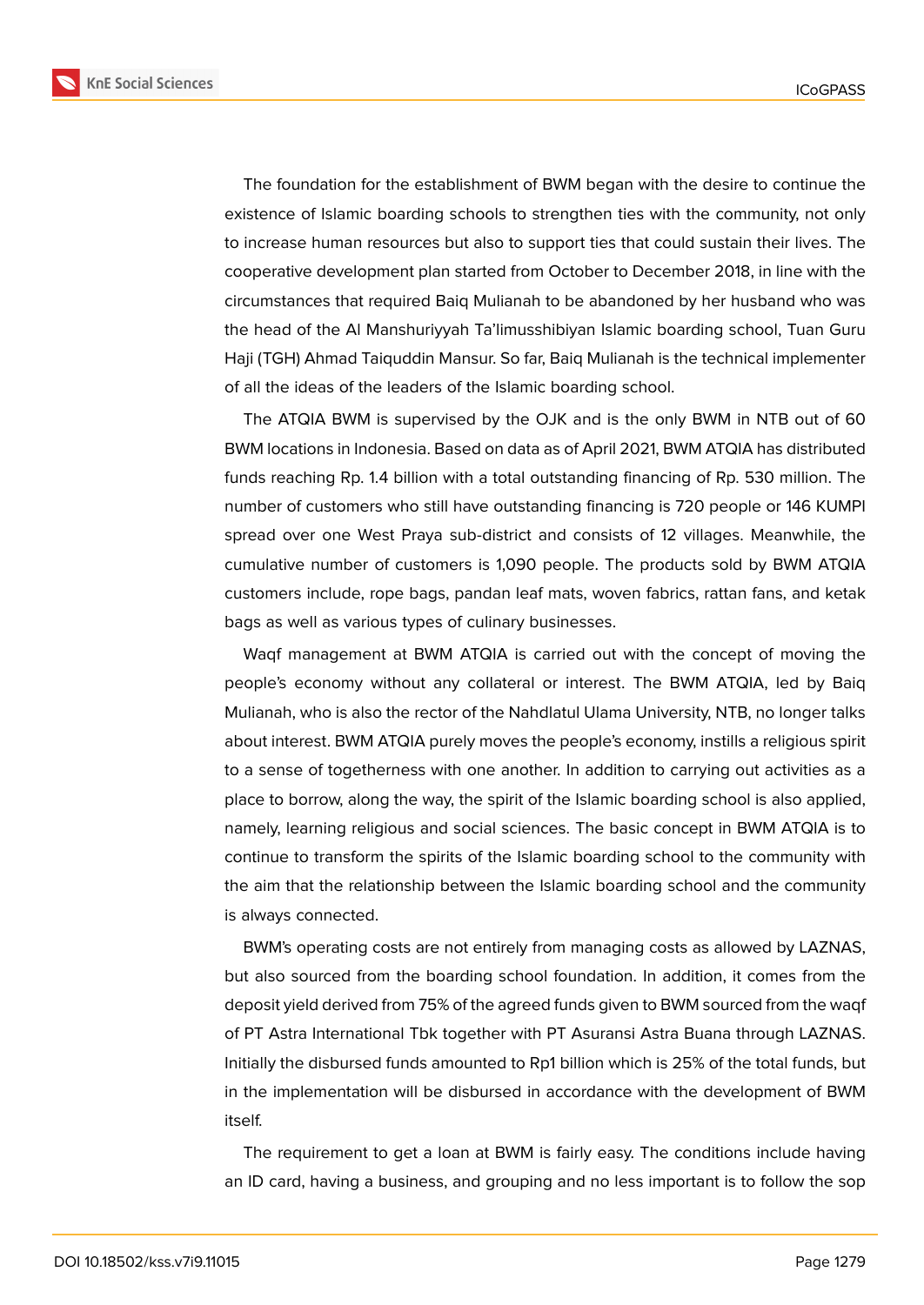

set, which is required to follow HALMI. Every customer who is given a loan, in groups must run HALMI or study regularly once a week directly led by a supervisor (*asatidz*). In addition, they also learn a lot of religious science such as fiqh how to purify, ablution, preaching, and prayer ordinances. Not only that, the reading of Asmaul Husna prayer is also a regular reading at every meeting. The loan is given to the group so that when one of the customer members cannot deposit his credit because of the disaster so that he cannot run his business for one week it can be helped by the group together. Even in that group can also see which Members diligently follow all the rules of the group or not. If one member of the group is not considered compact, then it is recommended to move to another group.

The customer will be given a class first before being given a business capital loan. Each group member will be loaned 1 million and then returned with the mechanism of depositing Rp. 20,000 every week for 52 weeks and without any collateral. The term interest is omitted but is directed to provide infaq which will be used for operational activities and cash that is currently being held by the management. This infaq habit also gave birth to another good habit, namely saving. In just 4 months, the total savings from all BWM ATQIA customers has been collected as much as Rp. 20 million. Of course, this happens after the saving customers fulfill their obligations, namely paying loan installments for their business capital and also infaq. Another synergy that can be done is that prospective customers who cannot be reached by BWM ATQIA can be given recommendations for credit applications and this also applies to BWM ATQIA customers who need greater credit due to their good track record as long as they are BWM ATQIA customers.

A SWOT analysis compares the external factors of opportunity and threats, with strengths and weaknesses as the internal factors. Internal factors are taken from corporate environmental data such as financial reporting, operational activities, marketing activities and employees, and external factors are taken from external environments such as market analysis, competitors, communities and governments.

The strength of the Chairman of BWM ATQIA who is an important figure in NTB. At the time of the interview, at least the researcher was able to list a series of positions as chairman of BWM in several organizations such as the leader of the Al Manshuriyyah Ta'limusshibiyan Islamic boarding school, the rector of the Nahdlatul Ulama University (UNU) NTB, the chairman of the Islamic Economic Community (MES) in the NTB region, and the board of the People's Game Committee. and Traditional Sports (KPOTI). The chairman of BWM ATQIA serves as the new leader of the Islamic boarding school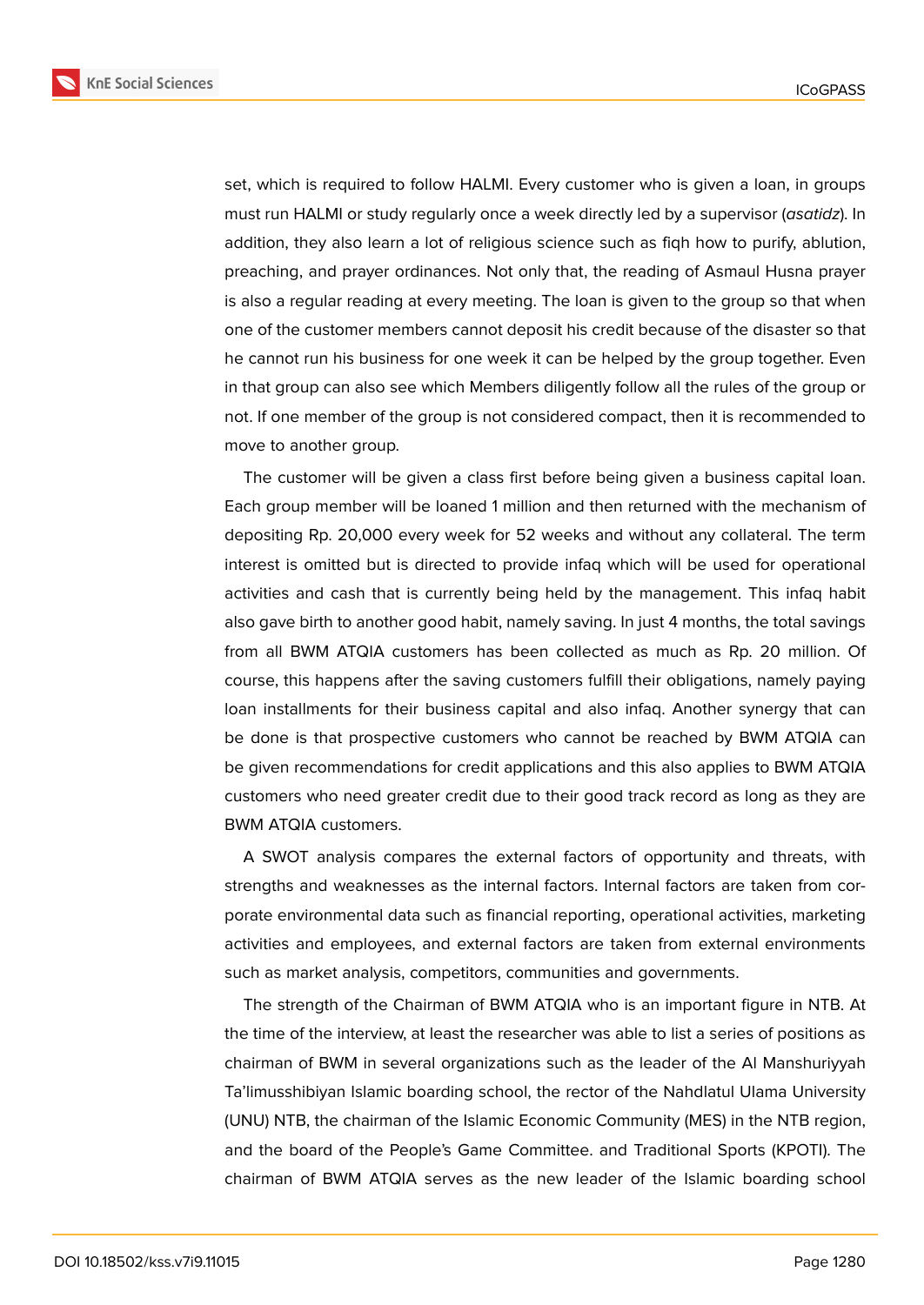

because the child who is the heir to the throne of his father is currently studying abroad. In addition, he is the chairman of the rector at UNU NTB for the 2018-2023 period. Then, he is also the chairman of MES for the NTB region and issued the same program as BWM ATQIA, namely Mawar Emas (Against Mosque-Based Moneylenders) which currently has 1,500 customers with a wider coverage, namely all of Lombok. Then, there is a group lending system that allows each customer to remind each other regarding their obligation to repay the loan in installments. In addition, it can also avoid misuse of loan funds and the distribution of funds that are not on target. Every customer who is given a loan, in groups is required to carry out HALMI at a routine recitation once a week which is directly led by a supervisor. Where apart from the Koran, other activities intended in this event are where they deposit/pay their installments as well as infaq and savings if anyone is interested. Installment payment system per week for 52 weeks or one year. Groups of customers who have been approved for loans are given guidance in managing their business. This guidance also aims to monitor the use of loan funds so that they are not misused for other purposes other than as business capital. BWM's business activities are carried out with sharia principles, so that loan funds distributed to customer groups are not burdened with interest. BWM's funding scheme uses an unsecured funding scheme with a maximum value of IDR 3 million and a profit-sharing margin of 3% per year.

The weaknesses are the limited human resources, the absence of direct support from the Central Lombok Cooperatives and SMEs Office, and there is no place to display customer products. The number of human resources at BWM ATQIA is only 4 people. The total number of customers who still have loans is 720 customers, so this will more or less affect the operational performance of BWM ATQIA. In addition, the dream of the chairman of BWM, apart from wanting to have human resources to manage funds, he also wants to have quite a lot of marketing personnel. This is because in order to reach more customers such as wives whose husbands left them to become migrant workers. There is no continuous coordination with the Central Lombok Cooperatives and SMEs Office. Coordination is only at the initial establishment in the form of a cooperative operational permit. There is no place for displaying customer products in the storefront and the area that is visible from the front at the BWM office like in a shop. With the display system, it is hoped that it will attract attention, show the goods being sold, and indirectly show the quality of the goods. If it is a customer product, there will be more people who want to join to become BWM customers because before customers get business capital, they will be given training and business assistance. Cooperation with related technical institutions to improve customers' business and competence (20).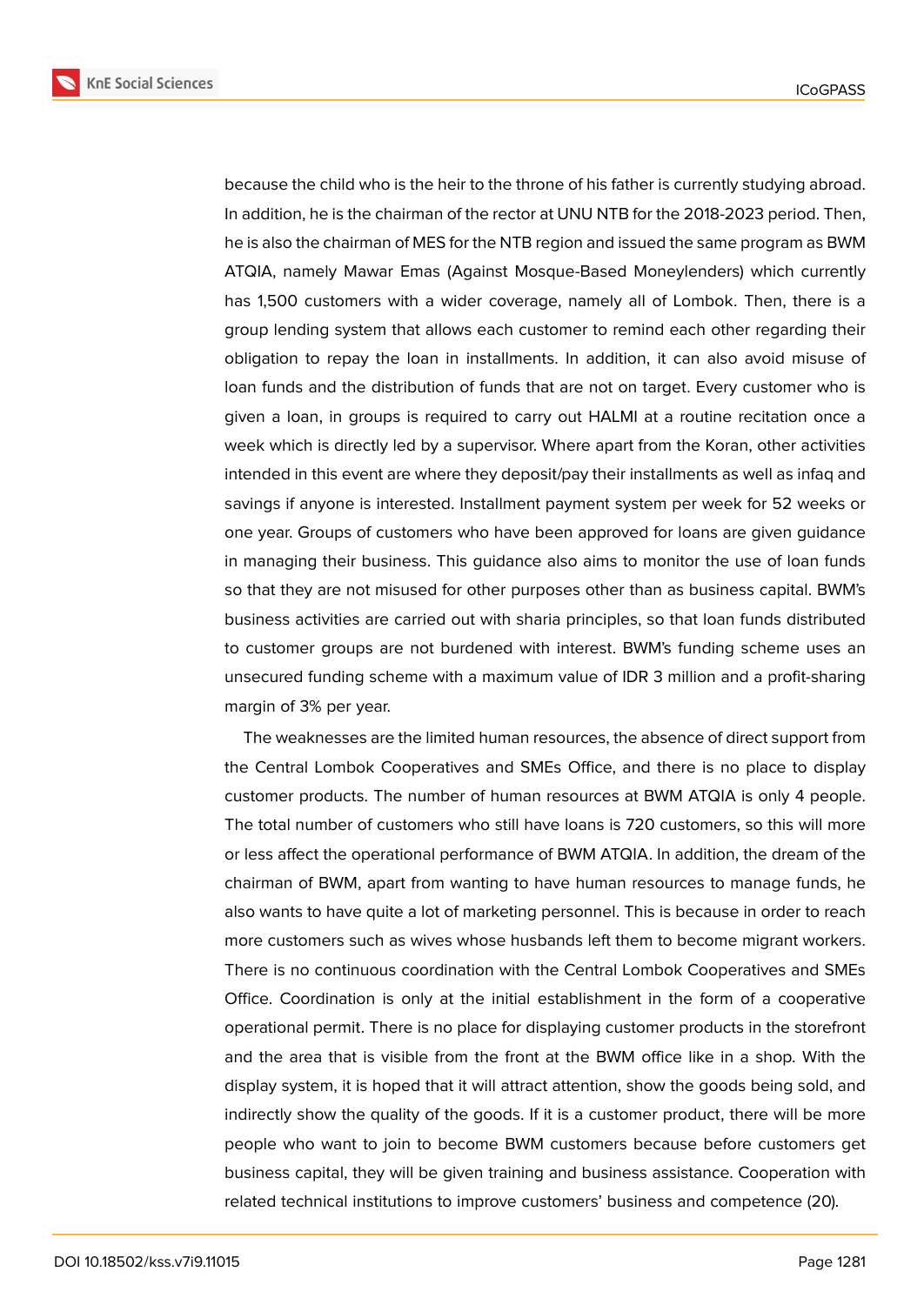

There are still loan shark practices around the location. There are people who are trapped in the ease of obtaining loans from moneylenders because they do not know the BWM business model that can provide micro capital, low yields and without collateral. This threat can be overcome by socializing the loan program in BWM. Strengthen the associate's roles to improve the BWM administrator's understanding about BWM program and business plan is the best strategies for developing BWM (20).

BWM ATQIA which is domiciled in Central Lombok can only serve customers who live around the location, even more specifically only in the village where BWM ATQIA is located. This is as stated in the SOP which is recognized by the management as coming from LAZNAS. Even though after 2 years the ATQIA BWM has been operating, there has not been another BWM in LNTB, but it won't be long before another BWM will be established. OJK supports government programs to improve people's welfare, especially micro and small business actors. One way is to establish BWM in the Islamic boarding school environment. The possibility of the emergence of this competitor must be anticipated by strengthening marketing so that it can still help more people.

Opportunities for the development of BWM are supported by external conditions which exists. The population of Central Lombok Regency based on the results of the 2020 Population Census is 1,034,859 people, consisting of 514,355 male residents and 520,504 female residents. Based on the religion adopted, the Muslim population is the majority population. The number of people who are Muslim is 965,408 people, while those who are religious other than Islam are 3,357 people. The total workforce in Central Lombok in 2020 is 538,728 people. This is an opportunity for BWM ATQIA to get productive human resources to help carry out BWM's fund management, operations, and marketing activities. Islamic boarding school is a forum to facilitate the running of this BWM, the support provided by the Islamic boarding school will be very useful. The support of the Islamic boarding school as a religion-based educational institution has great potential to empower the people and play a role in reducing economic inequality and alleviating poverty, especially the community around the Islamic boarding school. In addition, it is hoped that Islamic boarding schools can take a direct approach to the community to provide an understanding of the law of usury on conventional bank interest and convince residents to want to switch to using a system that is prescribed by Islam. BWM ATQIA admitted that he had been visited by a group of people from East Lombok who were interested in becoming BWM ATQIA customers, a management figure who was appointed as treasurer as well as the right hand of the chairman who was a former employee of a private bank.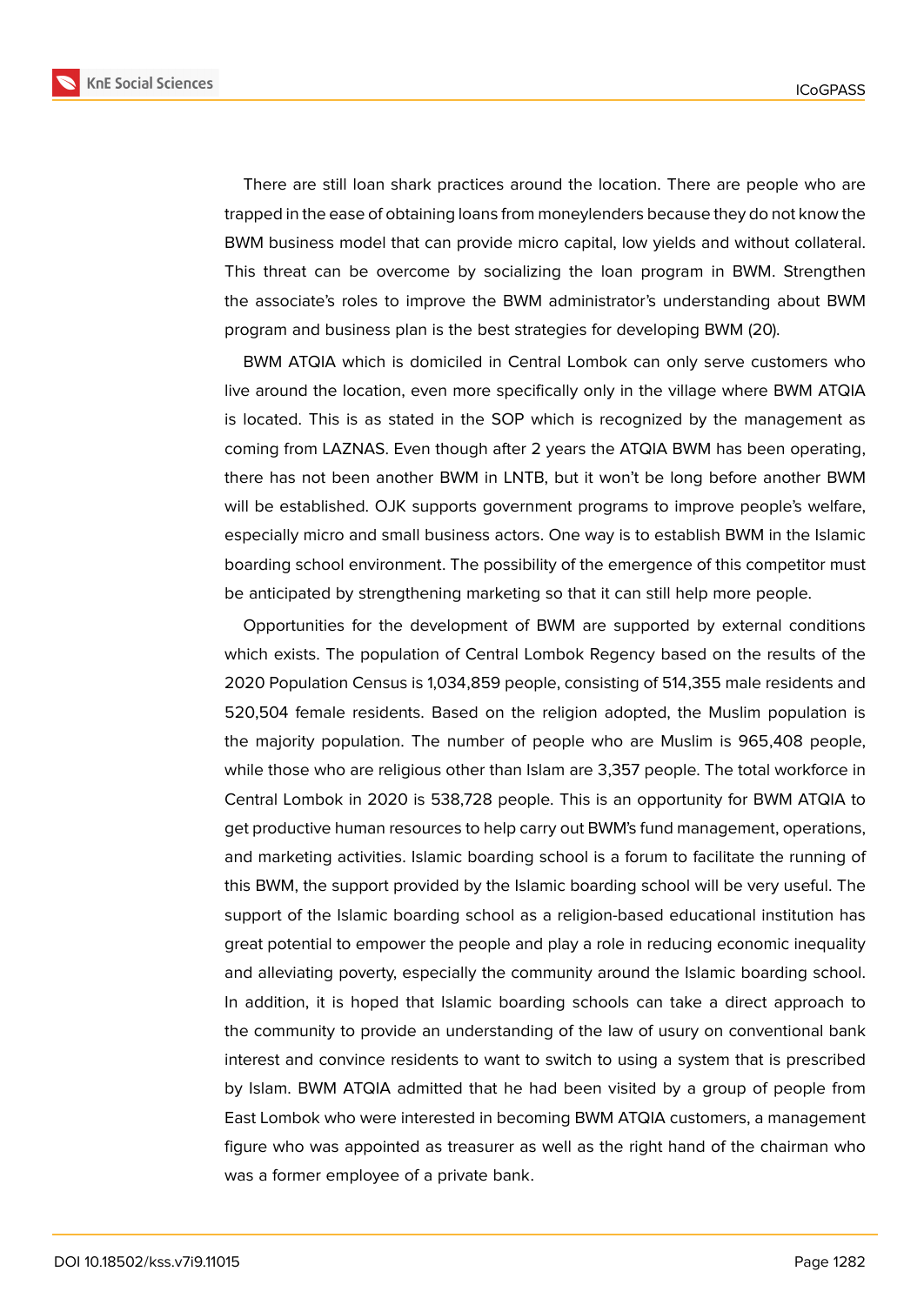

# **4. Conclusions**

SWOT analysis on BWM ATQIA produces internal factors and external factors. Where the internal factors are strengths, namely, the character of the chairman, the group lending system, the easy installment payment system, the existence of training and business assistance, and low returns. Weaknesses are limited human resources, there is no direct support from the cooperatives and SMEs in Central Lombok, and there is no place to display customer products. Meanwhile, external threat factors are the existence of moneylenders, there is zoning from LAZNAS as the institution providing capital for BWM, and the possibility of the emergence of competitors. Opportunities, namely, the number of people of productive age, the contribution of the Islamic boarding school, and the number of potential customers who are interested in becoming customers. Based on the results of the SWOT analysis in managing cash waqf at BWM ATQIA, strategies can be formulated to optimize the role of waqf banks for micro and small businesses around Islamic boarding schools. Strategies that can be carried out include increasing the sense of responsibility among members of the customer group, strengthening the support of Islamic boarding schools in conducting marketing accompanied by providing an understanding of the law of usury, creating attractive programs that are in high demand by customers or the public, exhibiting products from customers' products in front of the audience. office in an attractive manner, and enter products from customers' results on the marketplace site or online store.

BWM ATQIA is expected to improve fund management performance by consistently implementing the best strategies to optimize the role of waqf banks for micro and small businesses. The government is expected to be able to develop the BWM ecosystem in terms of financing, operations, and customer business development to assist the performance of micro and small business actors in rural areas. Future researchers are expected to conduct further research that discusses, examines, and analyzes in depth the potential of BWM in order to optimize the role of waqf banks for micro and small businesses.

# **References**

[1] Andiny P, Nurjannah N. Analisis pemberdayaan usaha mikro kecil dan menengah (UMKM) sebagai upaya penanggulangan kemiskinan di kota langsa. Jurnal Serambi Ekonomi dan Bisnis. 2018;5(1):31–37.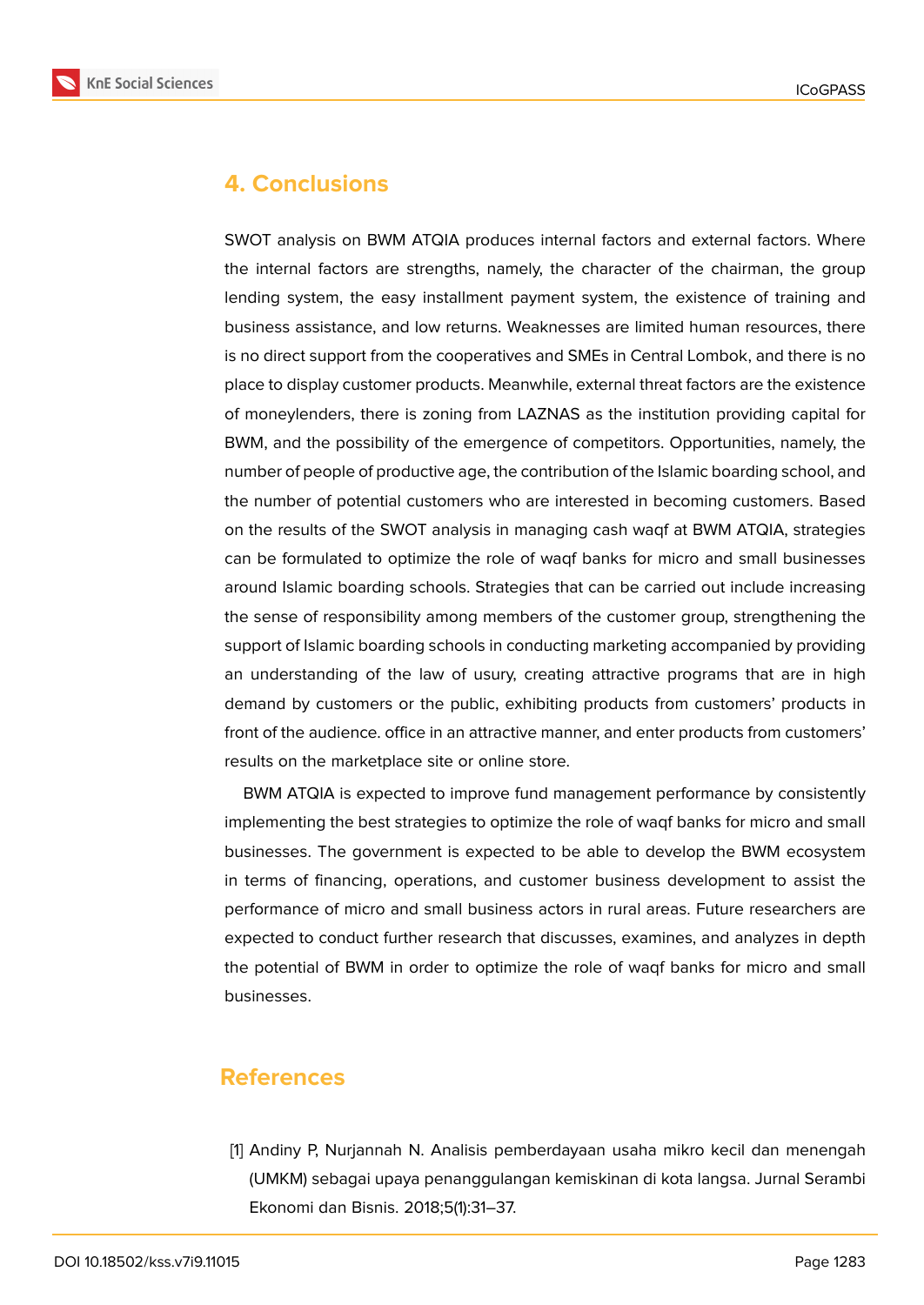

- [2] Krisna, K. Upaya penanggulangan kemiskinan melalui pemberdayaan usaha mikro kecil dan menengah. Sosio Informa. 2016;2(2):137–154. https://doi.org/10.33007/inf.v2i2.235
- [3] Tambunan T. Peran usaha mikro dan kecil dalam pengentasan kemiskinan di daerah. Jurnal Bina Praja. 2012;4(2):73–92. https://doi.org/10.21787/jbp.04.2012.73-92.
- [4] Attamimi ZF, Disemadi HS, Santoso B. Prinsip syariah dalam penyelenggaraan bank wakaf mikro sebagai perlindungan hak spiritual nasabah. Jurnal Jurisprudence. 2019;9(2):117–132. https://doi.org/10.23917/jurisprudence.v9i2.8897.
- [5] Balqis WG, Sartono T. Bank wakaf mikro sebagai sarana pemberdayaan pada usaha mikro, kecil dan menengah. Jurisdictie. 2019;10(2):215–231. https://doi.org/10.18860/j.v10i2.7380.
- [6] Disemadi HS, Roisah K. Kebijakan model bisnis bank wakaf mikro sebagai solusi pemberdayaan ekonomi masyarakat. Law Reform. 2019;15(2):177–194. https://doi.org/10.14710/lr.v15i2.26176.
- [7] Zuraya N. Jumlah bank wakaf mikro di Indonesia mencapai 56 unit. Republika; 2020 Jan 10. Available from: https://republika.co.id/berita/q3v9jo383/jumlah-bank-wakafmikro-di-indonesia-mencapai-56-unit.
- [8] Ghozi T, Anshori M, Mufrodi A. The understanding of moslem and non-moslem customers on 'murabahah' financing at the Syariah banking in Mataram City, Nusa Tenggara Barat Province. European Journal of Business and Management. 2015;7(25):190–196.
- [9] Defrizal M. Wapres KH ma'ruf amin resmikan bank wakaf mikro astra. Beritasatu; 2020 Feb 24. Available from: https://www.beritasatu.com/galeri-foto/31245-wapreskh-maruf-amin-resmikan-bank-wakaf-mikro-astra.
- [10] Nur MA, Muharrami RS, Arifin MR. Peranan bank wakaf mikro dalam pemberdayaan usaha kecil pada lingkungan pesantren. Journal of Finance and Islamic Banking. 2019;2(1):25-49. https://doi.org/10.22515/jfib.v2i1.1806.
- [11] Pena TP. Kamus besar bahasa Indonesia. Jakarta: Gita Media Press; 2015.
- [12] Siringoringo H. Pemrograman linear: Seri teknik riset operasi. Yogyakarta: Graha Ilmu; 2005.
- [13] Rangkuti F. Analisis SWOT teknik membedah kasus bisnis. Jakarta: Gramedia Pustaka Utama; 2006.
- [14] Fatimah NDF. Teknik analisis SWOT: Pedoman menyusun strategi yang efektif & efisien serta cara mengelola kekuatan & ancaman. Yogyakarta: Anak Hebat Indonesia; 2020.